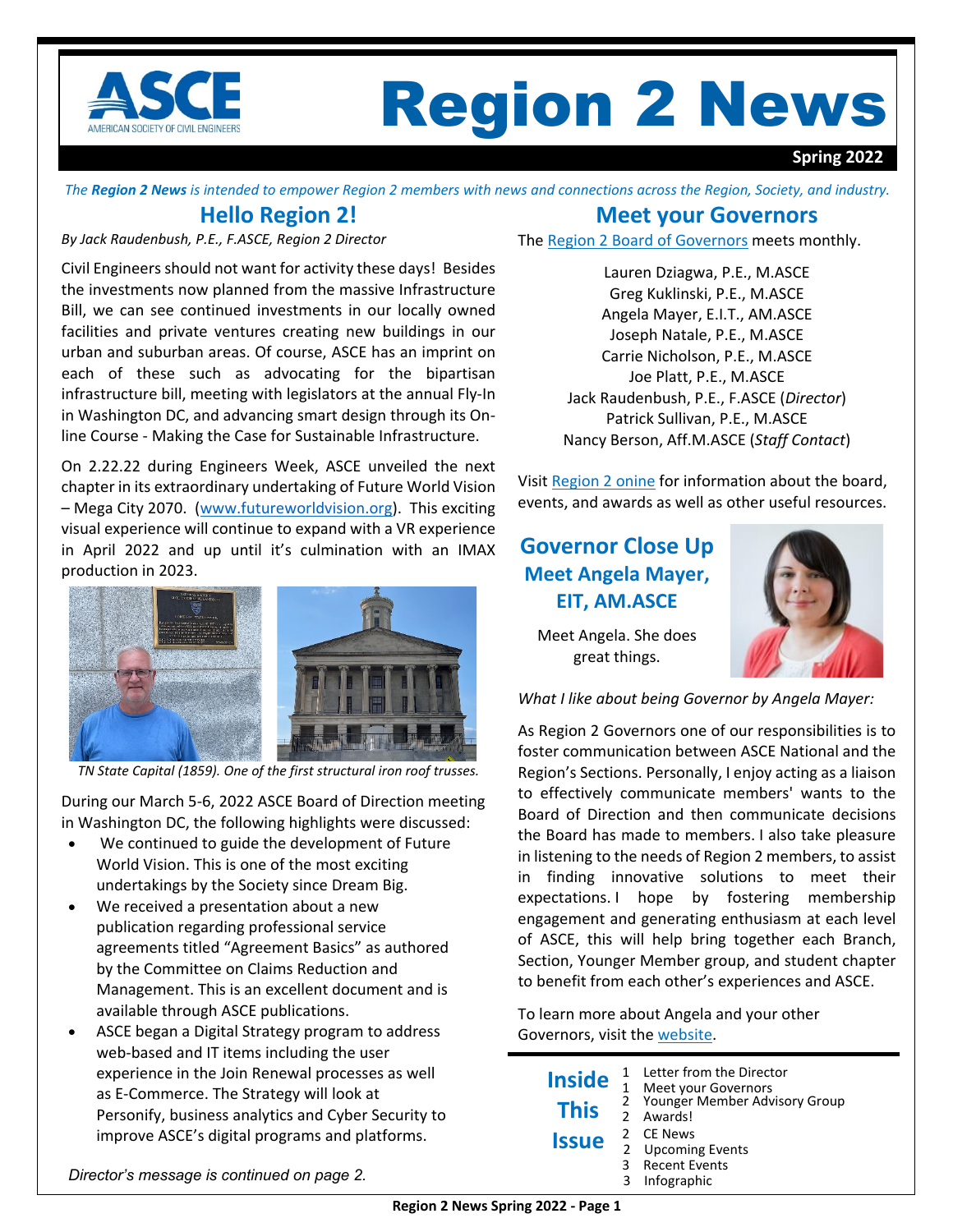*Director's message continued from page 1.* 

- The Task Committee on Resolving Certification provided a report that investigated the status of certifications related to Civil Engineering. It recommended that a strategy be provided to the Board of Direction later this year that addresses the direction of this program.
- The highlights of the Membership report identified consistent numbers in our various member levels, along with slightly improved renewal rates. Efforts will focus on improving retention rates.
- Similar to the Membership Report, the Treasurer's Report indicated that we are tracking close to last year's financials. Compared to pre‐pandemic values, ASCE's expenses and revenue have decreased.

Get involved with your local Sections and Branches, Younger Member Group(s), and Institutes. Your career will benefit and you will, no doubt, enjoy the personal relationships that you build. Of course, remember to visit ASCE Historic Civil Engineering Landmarks on your travels. These 200+ landmarks recognize astonishing buildings, structures, and utilities which were designed by extraordinary civil engineers of the past.

Regards, Jack

# **Younger Member Advisory Group**

*By Lauren Dziagwa, P.E., M.ASCE, Region 2 Governor*



The Region 2 Younger Member Advisory Group (YMAG) comprises Region 2 Section and Branch Younger Member Group Presidents/Chairs to communicate between the Region/Society level and the Section level of ASCE. The group meets quarterly virtually to discuss Region and Section activities and to share information and advice among the group. The last meeting was held January 27, 2022 and the meeting attendees summarized their recent events and discussed upcoming events. Advice and feedback were provided regarding transitioning events from virtual format to in‐person format. The group will meet again in April. A virtual Region 2 Younger Member game night is being planned for the near future as well.

# **Region 2 is Award Winning! Proof:**

Region 2 individuals won six awards in 2021.

Congratulations to Region 2 member John I. Messner, Ph.D for being awarded the 2022 Computing in Civil Engineering Award for his role in "the advancement of Building Information Modeling research, development of guides and standards for BIM implementation in the construction industry worldwide and mentoring of students and junior researchers in the field of computing in civil engineering."

Nomination deadlines vary for [Society](https://www.asce.org/career-growth/awards-and-honors) awards.

The deadline for Region 2 [awards'](https://regions.asce.org/region2/awards) nominations was April 1. For information checkout the Region 2 [website.](https://regions.asce.org/region2/) Award winners will be highlighted here and online.

## **CE in the News ASCE Hails Passage of Infrastructure Bill**.

The Infrastructure Investment and Jobs Act provides nearly \$550 billion in new federal spending. Check out ASCE's one‐stop shop for understanding and tracking implementation of the bipartisan infrastructure law at the IIJA [Implementation](https://infrastructurereportcard.org/iijaresources/) Resource Center.

On March 3, 2022, 20 members of ASCE's Region 2 met with 15 of their members of Congress during **ASCE's Legislative Fly‐In**.

# **Upcoming Events**



Learn, network, and explore content on state‐of‐the‐practice professional development at **ASCE [Week](https://www.asceweek.org/)** held March 20‐25, 2022 in Orlando Florida. [Register](https://www.asceweek.org/registration) here.

**Eastern Region Younger Member Conference** will be held June 10‐12, 2022 in Hartford, Connecticut.

Section and Branch Leadership Reports are due September 1, 2022.

**ASCE 2022 [Convention](https://www.asce.org/education-and-events/events/meetings/asce-convention-2022)** will be held in Anaheim, California, October 23‐26, 2022. Follow updates [online](https://www.asce.org/education-and-events/events/meetings/asce-convention-2022).

*This document was compiled by Greg Kuklinski, P.E., M.ASCE and Carrie Nicholson, P.E., M.ASCE.*